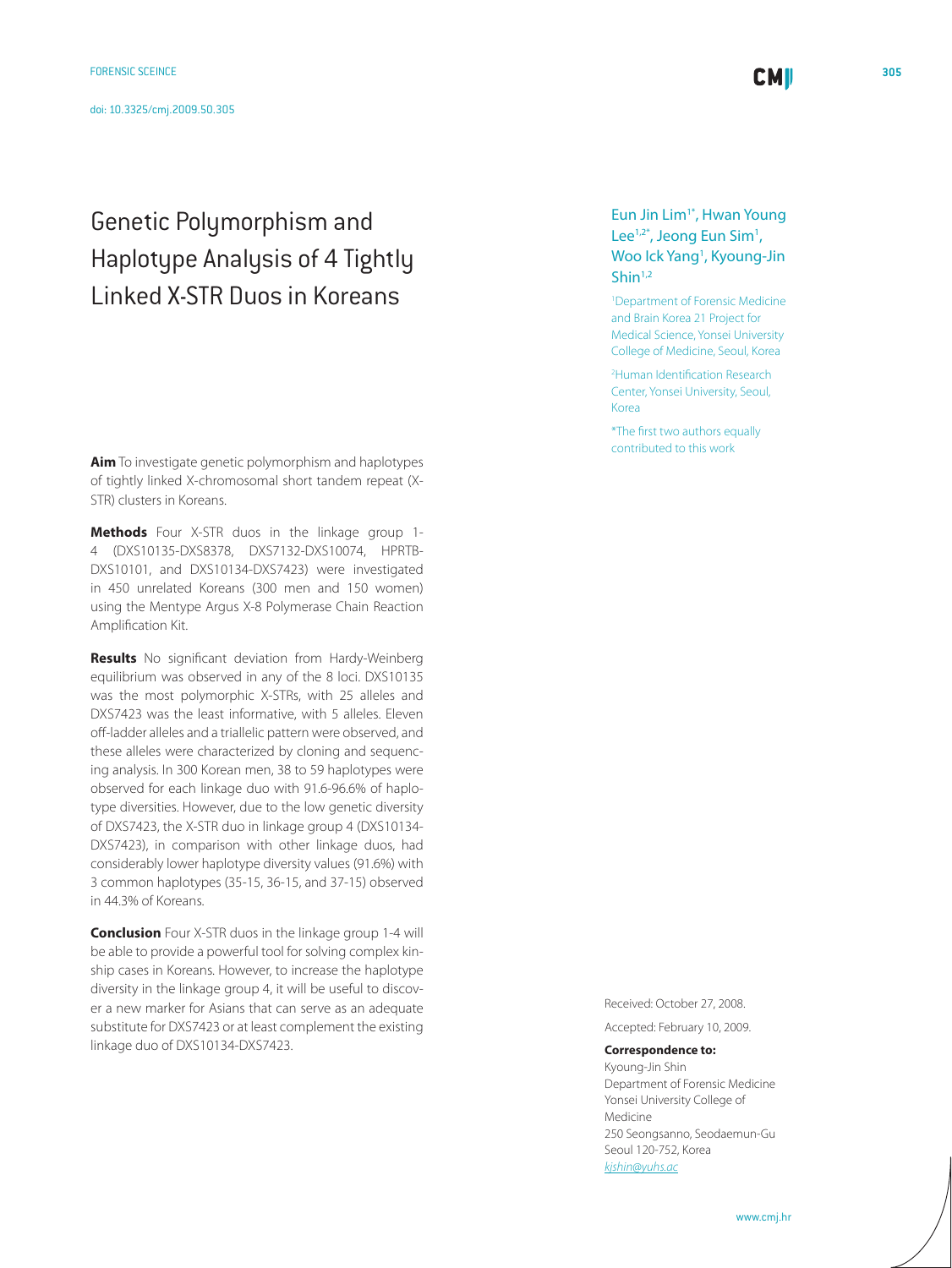Gonosomal markers have been efficiently used for solving deficiency cases (1,2). Due to hemizygosity in men and high mean exclusion chances, X-chromosomal short tandem repeats (X-STR) are particularly helpful in paternity testing and kinship analyses, such as father-daughter, mother-son, and grandmother-granddaughter kinship testing, or the kinship testing of putative sisters (1). However, when second and third degree kinships are investigated, extremely polymorphic STRs might be required (3). As the degree of polymorphism is limited in most STRs and highly polymorphic STRs like DXS10011 are prone to mutations (4,5), it has recently been suggested that stable haplotypes of closely linked loci are used in kinship testing instead of a single STR (2).

This approach of substituting single STRs with haplotypes consisting of clustered STRs resulted in the division of the chromosome X into the linkage groups 1-4 located at Xp22, Xq12, Xq26, and Xq28, each of which yields independent genotype information (2,6). Especially, 4 X-STR duos in the linkage groups 1-4 (DXS10135-DXS8378, DXS7132-DXS10074, HPRTB-DXS10101, and DXS10134- DXS7423) have been widely investigated in various population groups (6-12). Since each of the 4 STR clusters spans less than 0.5 cM, the clusters represent stable haplotypes, thereby providing highly informative tools for kinship testing (2,6).

In the present study, we investigated the polymorphisms and haplotypes of the 4 tightly linked X-STR duos in Koreans and evaluated their efficiency in forensic practice. In addition, we provided relevant information about population differences with respect to allele distribution patterns and haplotype diversities.

## Materials and methods

#### DNA samples

Blood or buccal samples from 450 unrelated Koreans living in Seoul (300 men and 150 women), including 150 men and 150 women already typed for 9 X-STRs (13,14), were analyzed. Genomic DNA was extracted using a QIAamp DNA Mini Kit (Qiagen, Hilden, Germany) according to the manufacturer's instructions, and the DNA was quantitated using NanoDrop 1000 spectrophotometer (Thermo Fisher Scientific, Wilmington, DE, USA), following the manufacturer's recommendation. The study was performed in accordance with the ethical standards of the Declaration of Helsinki.

# Polymerase chain reaction (PCR) amplification and genotyping

The genomic DNA was amplified using the Mentype Argus X-8 PCR Amplification Kit (Biotype AG, Dresden, Germany) and the PCR products were analyzed by capillary electrophoresis using an ABI PRISM 310 Genetic Analyzer (Applied Biosystems, Foster City, CA, USA) according to the Mentype Argus X-8 PCR Amplification Kit manual (15). The fragment sizes were determined using the GeneScan 3.7 software (Applied Biosystems) and the allele designations were carried out using Genotyper 3.7 software (Applied Biosystems) with the Argus X-8\_v1.gta macro (Biotype AG).

#### Sequence analysis of off-ladder alleles

Sequence analyses were performed on samples which contained alleles that could not be designated using the allelic ladder of the Mentype Argus X-8 PCR Amplification Kit. Primers for PCR amplification of off-ladder alleles were designed using the Primer 3 software ([http://frodo.wi.mit.](http://frodo.wi.mit.edu/primer3/input.htm) [edu/primer3/input.htm\)](http://frodo.wi.mit.edu/primer3/input.htm) (Table 1). Each PCR product was cloned using the TOPO TA Cloning Kit (Invitrogen, Carlsbad, CA, USA) following the manufacturer's recommendation. Then, at least two clones were chosen and sequenced on an ABI 3730 Genetic Analyzer using a BigDye Terminator Cycle Sequencing Ready Reaction Kit (Applied Biosystems) according to the manufacturer's instruction. The allele nomenclature followed the guidelines of the DNA commission of the International Society for Forensic Genetics (16).

Table 1. Polymerase chain reaction and sequencing primers for sequence analysis of the observed off-ladder alleles from the Mentype Argus X-8 kit

| Sequence (5' to 3')           |
|-------------------------------|
| GGC TCC CCA TAT TCT CAG AC    |
| CAC TCC TGG TGC CAA ACT CT    |
| TTT CCA TCC TGG GAC AGT TC    |
| TGG CAA AAC CCC ATC TCT AC    |
| ACT TCC TAC TGC CCC ACC TT    |
| CCT TCC TTC CCA TGT TCT CA    |
| TGA GAC CAG GAG GTT GAA GC    |
| TGA TGG ACA TTT GGG TTG TC    |
| AGC CAA GAA CAT TTT TCA GTC A |
| AGC CTG AAG ACC ACA CAT GA    |
|                               |

#### Statistical analysis

Polymorphism information content, heterozygosity, mean exclusion chances for trio and duo cases, and power of dis-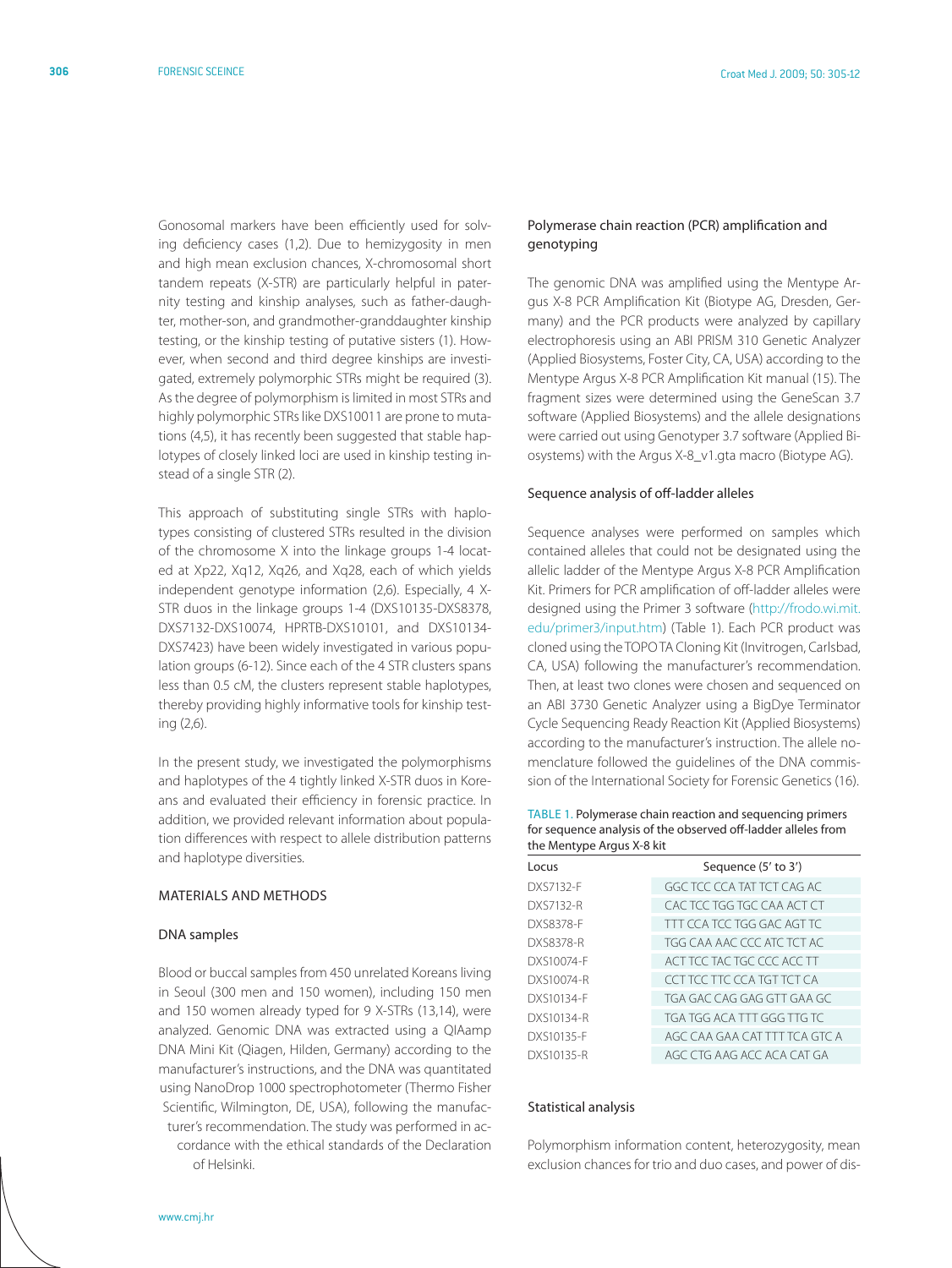| Allele     | DXS7132 | DXS7423 | DXS8378 | <b>HPRTB</b> | DXS10074 | DXS10101         | DXS10134         | DXS10135 |
|------------|---------|---------|---------|--------------|----------|------------------|------------------|----------|
| 7          |         |         | 0.0017  |              |          |                  |                  |          |
| 9          |         |         | 0.0050  |              |          |                  |                  |          |
| 10         | 0.0017  |         | 0.5767  | 0.0033       |          |                  |                  |          |
| 11         | 0.0067  |         | 0.3000  | 0.0400       |          |                  |                  |          |
| 12         | 0.0833  |         | 0.1117  | 0.3183       | 0.0033   |                  |                  |          |
| 13         | 0.2017  | 0.0017  | 0.0050  | 0.4067       | 0.0017   |                  |                  |          |
| 14         | 0.3133  | 0.2833  |         | 0.1917       | 0.0117   |                  |                  |          |
| 15         | 0.2983  | 0.6583  |         | 0.0300       | 0.0617   |                  |                  |          |
| 16         | 0.0717  | 0.0533  |         | 0.0100       | 0.1833   |                  |                  | 0.0100   |
| 17         | 0.0183  | 0.0033  |         |              | 0.3067   |                  |                  | 0.0100   |
| 17.3       |         |         |         |              | 0.0033   |                  |                  |          |
| 18         | 0.0050  |         |         |              | 0.2750   |                  |                  | 0.0666   |
| 19         |         |         |         |              | 0.1267   |                  |                  | 0.0882   |
| 20         |         |         |         |              | 0.0250   |                  |                  | 0.1032   |
| 21         |         |         |         |              | 0.0017   |                  |                  | 0.1314   |
| 21.3       |         |         |         |              |          |                  |                  | 0.0033   |
| 22         |         |         |         |              |          |                  |                  | 0.1265   |
| 22.2       |         |         |         |              |          |                  |                  | 0.0017   |
| 23         |         |         |         |              |          |                  |                  | 0.0799   |
| 24         |         |         |         |              |          |                  |                  | 0.0765   |
| 25         |         |         |         |              |          |                  |                  | 0.0599   |
| 26         |         |         |         |              |          |                  |                  | 0.0333   |
| 26.2       |         |         |         |              |          | 0.0017           |                  |          |
| 27         |         |         |         |              |          | 0.0117           |                  | 0.0499   |
| 28         |         |         |         |              |          | 0.0167           |                  | 0.0516   |
| 28.2       |         |         |         |              |          | 0.0167           |                  |          |
| 29         |         |         |         |              |          | 0.0317           |                  | 0.0349   |
| 29.2       |         |         |         |              |          | 0.0450           |                  | 0.0017   |
| 30         |         |         |         |              |          | 0.1017           | 0.0017           | 0.0150   |
| 30.2       |         |         |         |              |          | 0.0917           |                  |          |
| 31         |         |         |         |              |          | 0.1767           | 0.0017           | 0.0166   |
| 31.1       |         |         |         |              |          | 0.0017           |                  |          |
| 31.2       |         |         |         |              |          | 0.1467           |                  |          |
| 32         |         |         |         |              |          | 0.1633           | 0.0250           | 0.0183   |
| 32.2       |         |         |         |              |          | 0.0783           |                  |          |
| 33         |         |         |         |              |          | 0.0683           | 0.0317           | 0.0100   |
| 33.2       |         |         |         |              |          | 0.0300           | 0.0717           | 0.0033   |
| 34<br>34.2 |         |         |         |              |          | 0.0150<br>0.0033 |                  |          |
| 35         |         |         |         |              |          |                  | 0.0017<br>0.1567 | 0.0033   |
| 35.3       |         |         |         |              |          |                  | 0.0033           |          |
| 36         |         |         |         |              |          |                  | 0.2217           | 0.0033   |
| 37         |         |         |         |              |          |                  | 0.2183           | 0.0017   |
| 37.1       |         |         |         |              |          |                  | 0.0017           |          |
| 37.3       |         |         |         |              |          |                  | 0.0117           |          |
| 38         |         |         |         |              |          |                  | 0.1250           |          |
| 38.3       |         |         |         |              |          |                  | 0.0267           |          |
| 39         |         |         |         |              |          |                  | 0.0650           |          |
| 39.3       |         |         |         |              |          |                  | 0.0083           |          |
| 40         |         |         |         |              |          |                  | 0.0150           |          |
| 41         |         |         |         |              |          |                  | 0.0017           |          |
| 41.3       |         |         |         |              |          |                  | 0.0050           |          |
| 42.3       |         |         |         |              |          |                  | 0.0017           |          |
| 43.3       |         |         |         |              |          |                  | 0.0050           |          |

#### Table 2. Allele frequencies of 8 X-chromosomal short tandem repeat loci in 450 Koreans (300 men and 150 women)

www.cmj.hr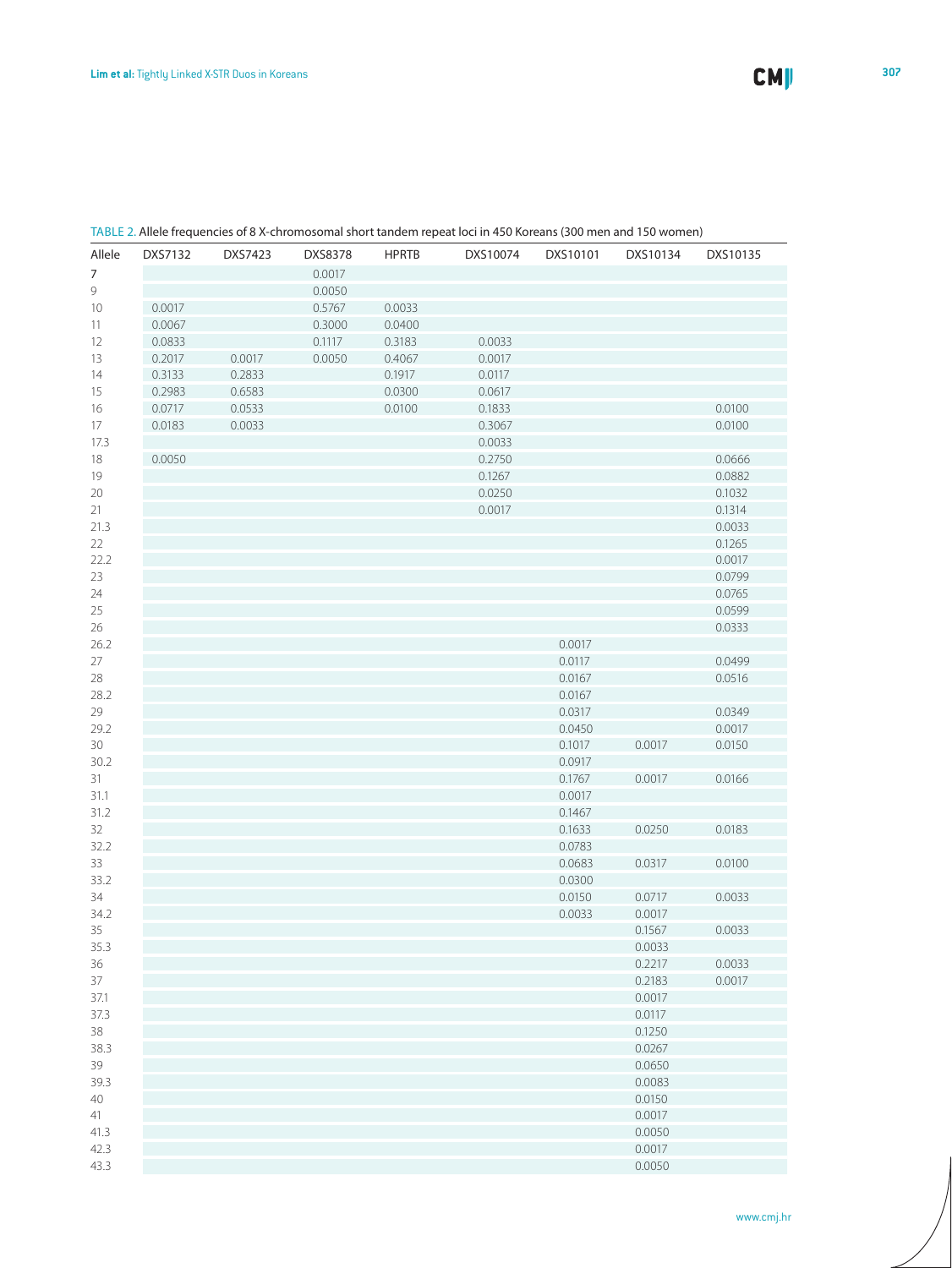crimination for men and women were calculated at the ChrX research homepage [\(http://www.chrx-str.org\)](http://www.chrx-str.org). Exact tests of the Hardy-Weinberg equilibrium and the population differentiation were carried out using the Arlequin 2.0 software ([http://lgb.unige.ch/arlequin\)](http://lgb.unige.ch/arlequin). Data from German (6), Ghanaian (11), and Japanese (12) populations were used for the exact test of population differentiation. Haplotypes of 4 closely linked STR duos were obtained from male genotypes and haplotype diversity was calculated using Arlequin 2.0 software.

## **RESULTS**

#### Genetic polymorphism of 8 X-STR loci

Allele frequencies of 8 X-STR loci (DXS7132, DXS7423, DXS8378, HPRTB, DXS10074, DXS10101, DXS10134, and DXS10135) are shown in Table 2, and the values for polymorphism information content, heterozygosity, mean exclusion chance, and power of discrimination are shown in Table 3. DXS10135 was the most polymorphic X-STR, with 25 alleles, and DXS7423 was the least polymorphic one, with 5 alleles. In particular, the most frequently observed alleles of the DXS7423 and DXS8378 loci had 65.8% and 57.7% occurrences, respectively. Forensic efficiency parameters also demonstrated that the DXS7423 and DXS8378 loci were much less informative in Koreans than in Germans (6). No significant deviations from the Hardy-Weinberg equilibrium were observed in these 8 markers (Table 3).

The allele frequencies of the 8 X-STR loci in the Korean, German, Ghanaian, and Japanese populations were compared with the exact test of population differentiation (6,11,12). We found no significant differences between Korean and Japanese populations in all 8 loci; *P*-values of population comparison were 0.292 for DXS7132, 0.270 for DXS7423,

0.128 for DXS8378, 0.040 for HPRTB, 0.957 for DXS10074, 0.468 for DXS10101, 0.030 for DXS10134 and 0.019 for DXS10135. However, the German and Ghanaian populations showed significant differences from the Korean population ( $P < 0.001$ ) in almost all loci. For the locus DXS7132, a significant difference could not be detected between the Korean and Ghanaian populations ( $P=0.026$ ).

#### Sequence structure of off-ladder alleles

At 5 X-STR loci, 11 off-ladder alleles were observed in 15 samples: in 4 samples at DXS7132 (allele 10 and 18), in 1 sample at DXS8378 (allele 7), in 2 samples at DXS10074 (allele 17.3), in 3 samples at DXS10134 (allele 30, 34.2, and 37.1), and in 5 samples at DXS10135 (allele 21.3, 22.2, 29.2, and 37). All these off-ladder alleles were confirmed by cloning and sequencing analysis and their repeat structures were described in Table 4. Alleles 10 and 18 at DXS7132, allele 7 at DXS8378, allele 30 at DXS10134, and allele 37 at DXS10135 were found to have a regular repeat motif, but the other apparent microvariant alleles contained an insertion/deletion of nucleotides within or beyond repeat motifs. Two microvariant alleles at DXS10074 (17.3 with different sequence structure) and 3 microvariant alleles at DXS10135 (21.3, 22.2, and 29.2) contained variations in core repeat units, while 2 microvariant alleles at DXS10134 (34.2 and 37.1) and 1 microvariant allele at DXS10135 (21.3) had variations in the non-core repeat units within or adjacent to the repeat motifs. The allele 34.2 at DXS10134 contained a 6 bp (gacaga) of non-core repeat unit deletion within the repeat motif (genuine allele of 36). The allele 37.1 at DXS10134 and the allele 21.3 at DXS10135 had a 1 bp insertion within the upstream flanking region and a 5 bp (agaga) deletion at the downstream flanking region, respectively (genuine alleles 37 and 23, respectively). In addition, at DXS10135, a triallelic pattern (24-26-28) was ob-

|  |  |  |  | TABLE 3. Forensic statistical parameters of 8 X-chromosomal short tandem repeat loci calculated in a Korean population* |
|--|--|--|--|-------------------------------------------------------------------------------------------------------------------------|
|--|--|--|--|-------------------------------------------------------------------------------------------------------------------------|

| Parameter                | DXS7132 | DXS7423 | <b>DXS8378</b> | <b>HPRTB</b> | DXS10074 | DXS10101 | DXS10134 | DXS10135 | Combined |
|--------------------------|---------|---------|----------------|--------------|----------|----------|----------|----------|----------|
| PIC                      | 0.722   | 0.412   | 0.494          | 0.639        | 0.742    | 0.875    | 0.834    | 0.914    |          |
| $Het_{\mathrm{obs}}$     | 0.767   | 0.433   | 0.573          | 0.653        | 0.840    | 0.920    | 0.887    | 0.913    |          |
| $\mathsf{Het}_{\sf exp}$ | 0.761   | 0.485   | 0.565          | 0.695        | 0.777    | 0.888    | 0.852    | 0.921    |          |
| MEC <sub>trio</sub>      | 0.722   | 0.412   | 0.494          | 0.639        | 0.742    | 0.875    | 0.834    | 0.914    | >0.9999  |
| $MEC_{\text{duo}}$       | 0.586   | 0.276   | 0.350          | 0.494        | 0.610    | 0.788    | 0.729    | 0.847    | 0.9997   |
| $D_{\text{female}}$      | 0.904   | 0.662   | 0.740          | 0.852        | 0.916    | 0.976    | 0.961    | 0.988    | >0.9999  |
| $PD_{male}$              | 0.760   | 0.484   | 0.565          | 0.694        | 0.776    | 0.886    | 0.851    | 0.920    | >0.9999  |
| HWE <sup>+</sup>         | 0.618   | 0.200   | 0.199          | 0.567        | 0.386    | 0.264    | 0.246    | 0.016    |          |

\*Abbreviations: PIC – polymorphic information content; Het<sub>ax</sub> – observed heterozygosity; Het<sub>ax</sub> – expected heterozygosity; MEC<sub>trio</sub> – mean exclusion chance in trios involving daughters; MEC<sub>duo</sub> – mean exclusion chance in father/daughter or mother/son duos; PD<sub>female</sub> – power of discrimination in women; PD<sub>male</sub> – power of discrimination in men; HWE – Hardy-Weinberg equilibrium. † *P* value calculated using the female data.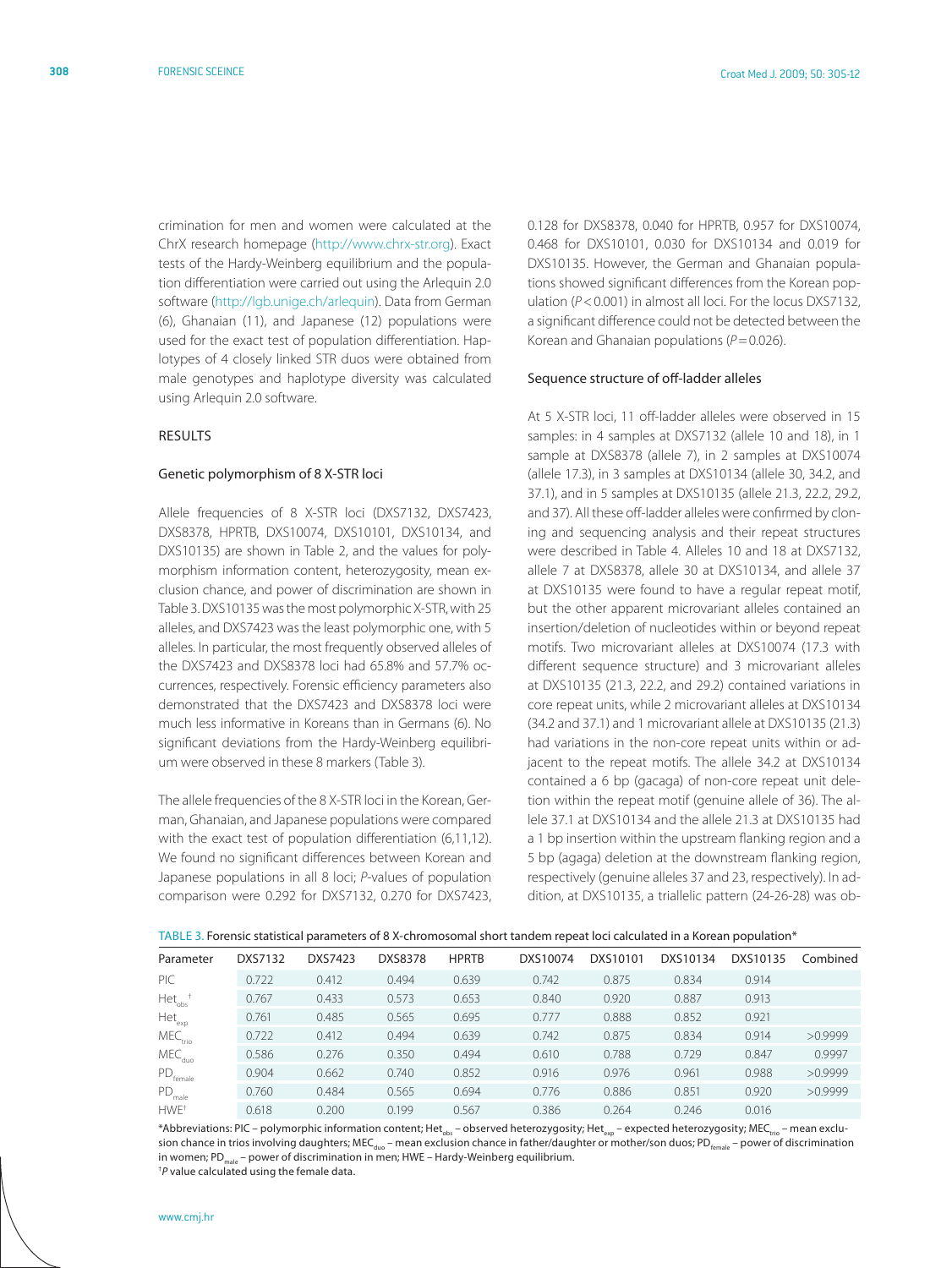| Locus          | Allele*   | Repeat structure <sup>†</sup>                                                                                                                                                                          | $N^*$ |
|----------------|-----------|--------------------------------------------------------------------------------------------------------------------------------------------------------------------------------------------------------|-------|
| <b>DXS7132</b> | 10        | $(TCTA)_{10}$                                                                                                                                                                                          |       |
|                | 18        | $(TCTA)_{18}$                                                                                                                                                                                          | 3     |
| <b>DXS8378</b> | 7         | (CTAT)                                                                                                                                                                                                 |       |
| DXS10074       | 17.3      | (AAGA), AGA(AAGA), AAGG(AAGA),                                                                                                                                                                         |       |
|                | 17.3      | (AAGA), AAA(AAGA), AAGG(AAGA),                                                                                                                                                                         |       |
| DXS10134       | 30        | (GAAA) <sub>3</sub> -gaga-(GAAA) <sub>4</sub> -aa-(GAAA)-gaga-(GAAA) <sub>4</sub> -gaga-(gacaga) <sub>3</sub> -(GAAA)-gtaa-(GAAA) <sub>3</sub> -aaa-(GAAA) <sub>4</sub> -aaa-<br>$(GAAA)_{\alpha}$     |       |
|                | 34.2 (36) | (GAAA) <sub>3</sub> -gaga-(GAAA) <sub>4</sub> -aa-(GAAA)-gaga-(GAAA) <sub>4</sub> -gaga-(gacaga),- <del>gacaga</del> -(GAAA)-gtaa-(GAAA) <sub>3</sub> -aaa-(GAAA) <sub>4</sub> -<br>aaa- $(GAAA)_{16}$ |       |
|                | 37.1 (37) | [a](GAAA) <sub>3</sub> -gaga-(GAAA) <sub>4</sub> -aa-(GAAA)-gaga-(GAAA) <sub>4</sub> -gaga-(gacaga) <sub>3</sub> -(GAAA)-gtaa-(GAAA) <sub>3</sub> -aaa-(GAAA) <sub>4</sub> -aaa-<br>$(GAAA)_{1}$       |       |
| DXS10135       | 21.3      | (AAGA) <sub>3</sub> -gaaag-(GAAA) <sub>15</sub> GAA(GAAA) <sub>3</sub>                                                                                                                                 |       |
|                | 21.3(23)  | (AAGA) <sub>3</sub> -gaaag-(GAAA) <sub>20</sub> - <del>agaga</del>                                                                                                                                     |       |
|                | 22.2      | (AAGA),-gaaag-(GAAA),,AA(GAAA),                                                                                                                                                                        |       |
|                | 29.2      | (AAGA) <sub>3</sub> -gaaag-(GAAA) <sub>15</sub> GA(GAAA) <sub>5</sub> GGAA(GAAA) <sub>3</sub> GGAA(GAAA)                                                                                               |       |
|                | 37        | (AAGA),-gaaag-(GAAA),,GGAA(GAAA),GGAA(GAAA)                                                                                                                                                            |       |

#### Table 4. Off-ladder alleles of 8 X-chromosomal short tandem repeat loci in a Korean population

\*The numbers in parentheses are genuine alleles identified by sequence analysis. The allele nomenclature follows the guidelines of the DNA commission of the International Society for Forensic Genetics (16).

† Deletion and insertion are indicated with strikethrough and in square brackets, respectively.

‡ The number of samples showing off-ladder allele.

served in the female sample, and this characterization was confirmed by cloning and sequencing.

#### Haplotype analysis

Table 5 shows the haplotype frequencies of the 4 linkage groups in 300 Korean men. The 4 linkage duos of DXS10135-DXS8378, DXS7132-DXS10074, HPRTB-DXS10101, and DXS10134-DXS7423 revealed 56, 41, 59, and 38 haplotypes, respectively, and their haplotype diversity values were all higher than 0.9. Of all the observed haplotypes, 68% showed frequencies <0.02, and some haplotypes (35-15, 36-15, and 37-15 of DXS10134- DXS7423) showed very high frequencies >0.10 (0.12, 0.18, and 0.14, respectively).

# Discussion

Forensic efficiency parameters indicated that the 8 X-STRs in the present study were suitable for forensic applications in Koreans. These values were still generally lower than in Germans (6); moreover, the values for DXS7423 and DXS8378 in Koreans were particularly low. The test for population differentiation also indicated a significant difference between Korean and German populations (6). However, Korean and Japanese populations showed similar allele distribution patterns across all 8 loci, implying genetic similarity according to the geographic location (12).

Sequencing analysis of 11 off-ladder alleles indicated that most off-ladder alleles in the present study had similar sequence structure to those reported in the Mentype Argus X-8 kit manual and those studied in a previous report (6,7,15). However, alleles 34.2 and 37.1 at DXS10134 and allele 21.3 (genuine allele of 23) at DXS10135 were first observed here, and the microvariant alleles at DXS10134 and DXS10135 showed somewhat different sequence structures in Koreans. Particularly, 3 microvariant alleles at DXS10135 (21.3, 22.2, and 29.2) in Koreans were caused by the addition or deletion of partial core repeat units, but most microvariant alleles observed in Germans and Hungarians were caused by variation at the 3' flanking region (6,7). In addition, the triallelic pattern (24-26-28) observed at DXS10135 was assumed to be a type 1 triallelic pattern (17), which might have originated from a somatic mutation of one allele during an individual's development, since this pattern showed an imbalance in amounts between the 3 alleles.

Since stable haplotypes of closely linked X-STR loci were recently suggested for use in kinship testing instead of a single STR, the haplotype analysis of 4 linked X-STR duos was carried out in 300 Korean men. A total of 38 to 59 haplotypes for each linkage duo and 91.6 to 96.6% of haplotype diversities were observed, which are slightly lower values than those found in Germans (96.0 – 97.6%) (6). Although each linkage duo was proved to be high-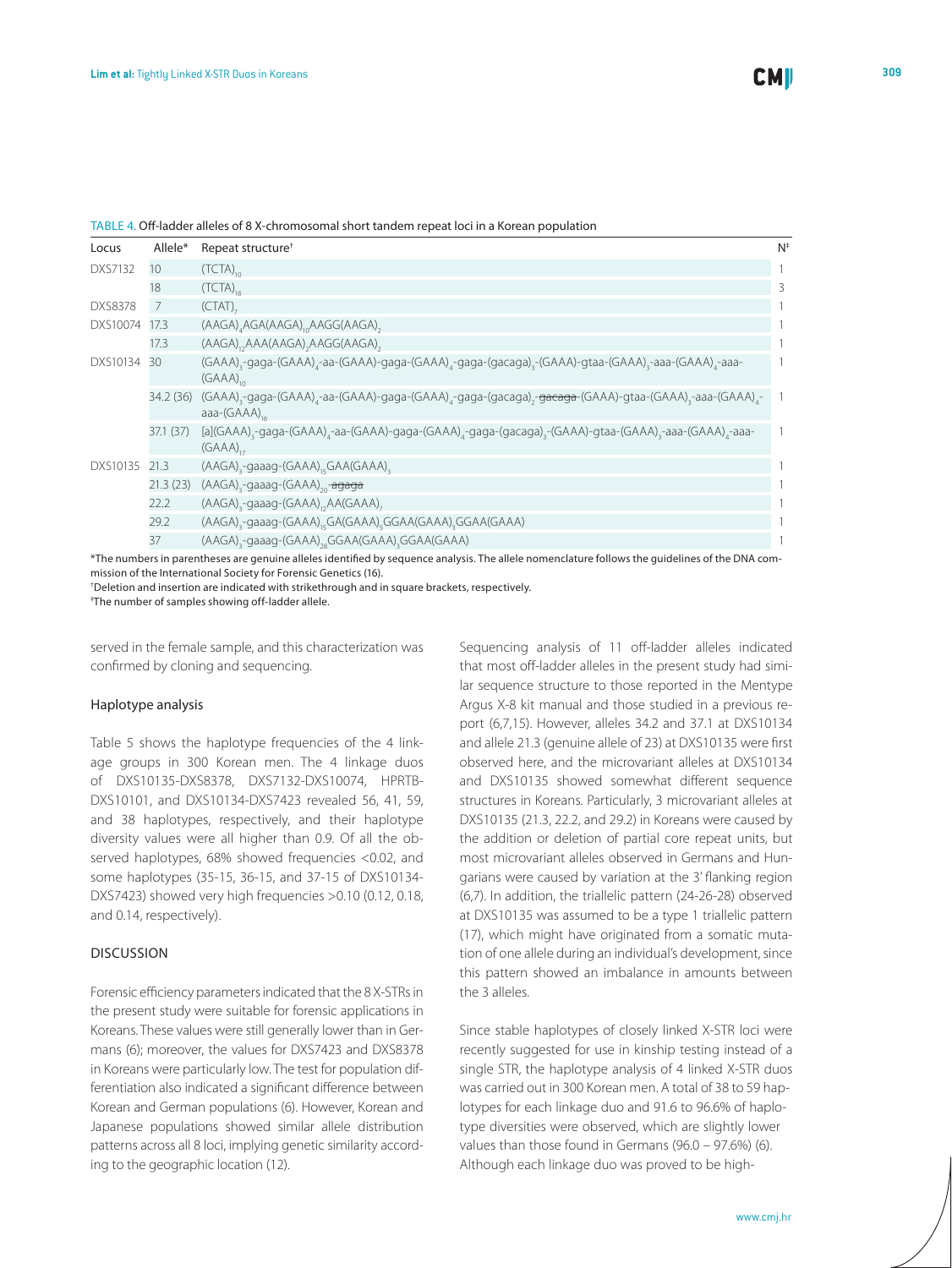| 1  | 16   | 10            | 0.0067 | 10 | 17 | 0.0033 | 10 | 30     | 0.0033 | 32   | 14 | 0.0067 |
|----|------|---------------|--------|----|----|--------|----|--------|--------|------|----|--------|
| 2  | 16   | 12            | 0.0033 | 11 | 17 | 0.0033 | 10 | 32     | 0.0033 | 32   | 15 | 0.0100 |
| 3  | 17   | 10            | 0.0067 | 11 | 18 | 0.0067 | 11 | 29     | 0.0033 | 33   | 14 | 0.0067 |
| 4  | 17   | 11            | 0.0067 | 12 | 15 | 0.0067 | 11 | 30.2   | 0.0133 | 33   | 15 | 0.0133 |
| 5  | 18   | 10            | 0.0367 | 12 | 16 | 0.0233 | 11 | 31     | 0.0233 | 33   | 16 | 0.0033 |
| 6  | 18   | 11            | 0.0167 | 12 | 17 | 0.0433 | 11 | 31.2   | 0.0033 | 34   | 14 | 0.0267 |
| 7  | 18   | 12            | 0.0033 | 12 | 18 | 0.0133 | 11 | 33     | 0.0033 | 34   | 15 | 0.0300 |
| 8  | 19   | 9             | 0.0033 | 12 | 19 | 0.0100 | 12 | 26.2   | 0.0033 | 34   | 16 | 0.0033 |
|    |      |               |        |    |    |        |    |        |        |      |    |        |
| 9  | 19   | $10$          | 0.0533 | 12 | 20 | 0.0067 | 12 | 28     | 0.0067 | 35   | 14 | 0.0400 |
| 10 | 19   | 11            | 0.0467 | 13 | 14 | 0.0033 | 12 | 28.2   | 0.0033 | 35   | 15 | 0.1200 |
| 11 | 19   | 12            | 0.0167 | 13 | 15 | 0.0167 | 12 | 29.2   | 0.0100 | 35   | 16 | 0.0033 |
| 12 | 20   | 10            | 0.0533 | 13 | 16 | 0.0133 | 12 | 30     | 0.0233 | 35   | 17 | 0.0033 |
| 13 | 20   | 11            | 0.0333 | 13 | 17 | 0.0867 | 12 | 30.2   | 0.0267 | 35.3 | 14 | 0.0033 |
| 14 | 20   | 12            | 0.0100 | 13 | 18 | 0.0533 | 12 | 31     | 0.0400 | 36   | 13 | 0.0033 |
| 15 | 21   | $10$          | 0.0633 | 13 | 19 | 0.0267 | 12 | 31.1   | 0.0033 | 36   | 14 | 0.0533 |
| 16 | 21   | 11            | 0.0333 | 13 | 20 | 0.0033 | 12 | 31.2   | 0.0533 | 36   | 15 | 0.1800 |
| 17 | 21   | 12            | 0.0100 | 14 | 14 | 0.0033 | 12 | 32     | 0.0600 | 36   | 16 | 0.0067 |
| 18 | 21.3 | $10$          | 0.0033 | 14 | 15 | 0.0233 | 12 | 32.2   | 0.0267 | 36   | 17 | 0.0033 |
| 19 | 22   | $10$          | 0.0767 | 14 | 16 | 0.0533 | 12 | 33     | 0.0433 | 37   | 14 | 0.0533 |
| 20 | 22   | 11            | 0.0567 | 14 | 17 | 0.1067 | 12 | 33.2   | 0.0033 | 37   | 15 | 0.1433 |
|    |      |               |        |    |    | 0.0733 |    |        |        |      |    |        |
| 21 | 22   | 12            | 0.0067 | 14 | 18 |        | 12 | 34     | 0.0067 | 37   | 16 | 0.0333 |
| 22 | 22   | 13            | 0.0067 | 14 | 19 | 0.0600 | 13 | 27     | 0.0033 | 37.1 | 16 | 0.0033 |
| 23 | 22.2 | 10            | 0.0033 | 14 | 20 | 0.0100 | 13 | 28     | 0.0100 | 37.3 | 15 | 0.0067 |
| 24 | 23   | 10            | 0.0767 | 14 | 21 | 0.0033 | 13 | 28.2   | 0.0133 | 38   | 14 | 0.0333 |
| 25 | 23   | 11            | 0.0033 | 15 | 12 | 0.0067 | 13 | 29     | 0.0167 | 38   | 15 | 0.0700 |
| 26 | 23   | 12            | 0.0100 | 15 | 13 | 0.0033 | 13 | 29.2   | 0.0133 | 38   | 16 | 0.0067 |
| 27 | 24   | $10$          | 0.0333 | 15 | 15 | 0.0200 | 13 | $30\,$ | 0.0433 | 38.3 | 14 | 0.0067 |
| 28 | 24   | 11            | 0.0133 | 15 | 16 | 0.0700 | 13 | 30.2   | 0.0267 | 38.3 | 15 | 0.0133 |
| 29 | 24   | 12            | 0.0100 | 15 | 17 | 0.0467 | 13 | 31     | 0.0700 | 39   | 14 | 0.0167 |
| 30 | 25   | $10$          | 0.0467 | 15 | 18 | 0.0900 | 13 | 31.2   | 0.0833 | 39   | 15 | 0.0500 |
| 31 | 25   | 11            | 0.0100 | 15 | 19 | 0.0333 | 13 | 32     | 0.0567 | 39   | 16 | 0.0033 |
| 32 | 25   | 12            | 0.0067 | 15 | 20 | 0.0033 | 13 | 32.2   | 0.0367 | 39.3 | 14 | 0.0067 |
|    |      |               |        |    |    |        |    |        |        |      |    |        |
| 33 | 26   | $10$          | 0.0167 | 16 | 15 | 0.0067 | 13 | 33     | 0.0100 | 39.3 | 15 | 0.0033 |
| 34 | 26   | 11            | 0.0133 | 16 | 16 | 0.0100 | 13 | 33.2   | 0.0067 | 40   | 14 | 0.0033 |
| 35 | 26   | 12            | 0.0033 | 16 | 17 | 0.0133 | 13 | 34     | 0.0033 | 40   | 15 | 0.0133 |
| 36 | 27   | $10$          | 0.0333 | 16 | 18 | 0.0200 | 14 | 27     | 0.0033 | 41.3 | 15 | 0.0067 |
| 37 | 27   | 11            | 0.0167 | 16 | 19 | 0.0067 | 14 | 28     | 0.0033 | 42.3 | 15 | 0.0033 |
| 38 | 28   | $\mathcal{G}$ | 0.0033 | 17 | 17 | 0.0033 | 14 | 28.2   | 0.0033 | 43.3 | 15 | 0.0067 |
| 39 | 28   | $10$          | 0.0233 | 17 | 18 | 0.0067 | 14 | 29     | 0.0033 |      |    |        |
| 40 | 28   | 11            | 0.0233 | 18 | 18 | 0.0033 | 14 | 29.2   | 0.0167 |      |    |        |
| 41 | 28   | 12            | 0.0133 | 18 | 19 | 0.0033 | 14 | 30     | 0.0200 |      |    |        |
| 42 | 29   | $\mathcal{G}$ | 0.0033 |    |    |        | 14 | 30.2   | 0.0133 |      |    |        |
| 43 | 29   | $10$          | 0.0100 |    |    |        | 14 | 31     | 0.0267 |      |    |        |
| 44 | 29   | 11            | 0.0200 |    |    |        | 14 | 31.2   | 0.0233 |      |    |        |
|    |      |               |        |    |    |        |    |        |        |      |    |        |
| 45 | 29.2 | 11            | 0.0033 |    |    |        | 14 | 32     | 0.0167 |      |    |        |
| 46 | 30   | 10            | 0.0033 |    |    |        | 14 | 32.2   | 0.0100 |      |    |        |
| 47 | 30   | 11            | 0.0067 |    |    |        | 14 | 33     | 0.0333 |      |    |        |
| 48 | 30   | 12            | 0.0033 |    |    |        | 14 | 33.2   | 0.0133 |      |    |        |
| 49 | 31   | 10            | 0.0033 |    |    |        | 15 | 29.2   | 0.0033 |      |    |        |
| 50 | 31   | 11            | 0.0033 |    |    |        | 15 | 30     | 0.0133 |      |    |        |
| 51 | 32   | 10            | 0.0100 |    |    |        | 15 | 31     | 0.0067 |      |    |        |
| 52 | 33   | $10$          | 0.0067 |    |    |        | 15 | 31.2   | 0.0033 |      |    |        |
| 53 | 34   | 10            | 0.0033 |    |    |        | 15 | 32     | 0.0100 |      |    |        |
| 54 | 35   | $10$          | 0.0033 |    |    |        | 15 | 33     | 0.0033 |      |    |        |
| 55 | 36   | $10$          | 0.0033 |    |    |        | 15 | 34     | 0.0033 |      |    |        |
|    |      |               |        |    |    |        |    |        |        |      |    |        |
| 56 | 37   | 11            | 0.0033 |    |    |        | 16 | 29     | 0.0033 |      |    |        |
| 57 |      |               |        |    |    |        | 16 | 31     | 0.0033 |      |    |        |
| 58 |      |               |        |    |    |        | 16 | 33     | 0.0033 |      |    |        |
| 59 |      |               |        |    |    |        | 16 | 33.2   | 0.0033 |      |    |        |

h\* 0.9640±0.0029 0.9473±0.0038 0.9662±0.0029 0.9157±0.0073

# Table 5. Haplotype frequencies (F) of 4 linked X-chromosomal short tandem repeat duos in 300 Korean men

No DXS10135 DXS8378 F DXS7132 DXS10074 F HPRTB DXS10101 F DXS10134 DXS7423 F

\*Haplotype diversity±standard deviation.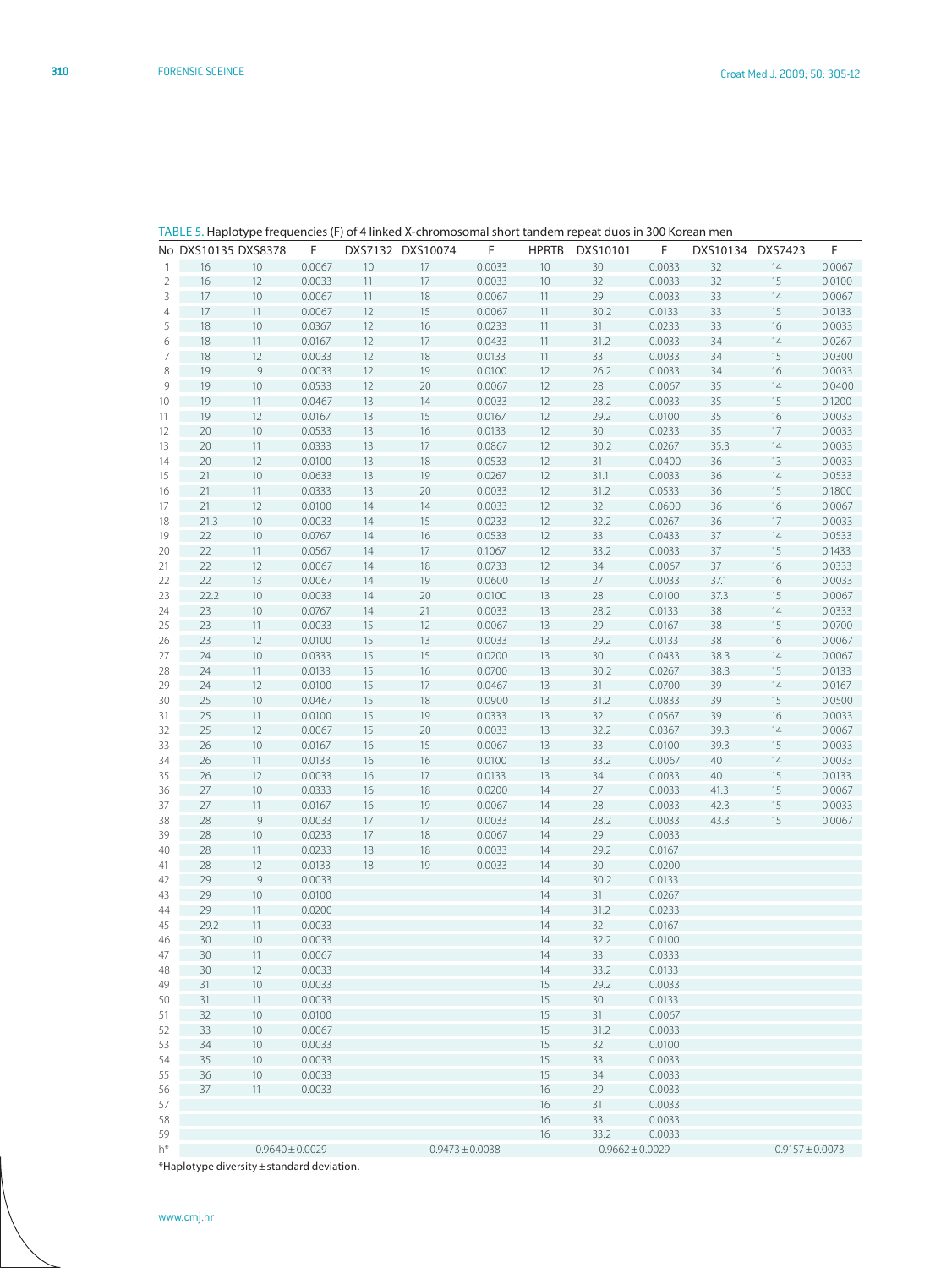ly informative for forensic applications, the linkage group 4 (DXS10134-DXS7423), in comparison with other linkage duos, had considerably lower haplotype diversity values (91.6%) with 3 common haplotypes (35-15, 36-15, and 37-15) observed in 44.3% of Koreans. This finding may be explained by the very low genetic diversity of DXS7423 in Koreans; these haplotype distribution patterns were also observed in a Japanese population (6). Since Germans (6), Hungarians (7), and Ghanaians (6), however, showed high haplotype diversity values and relatively even haplotype distribution patterns across all 4 X-STR duos, there will be a need for discovering a new marker for Asians that can serve as an adequate substitute for DXS7423 or at least complement the existing linkage duo of DXS10134-DXS7423. A recent report has suggested that DXS10146 and DXS10147 are two additional candidates that could be included into this linkage group to increase discrimination capacity (18). However, two recombination events have been observed between DXS10146 and DXS10134, and DXS10147 has been shown to have only a fairly low degree of polymorphism (18). Therefore, to evaluate the efficiency of certain markers for use in haplotype complexes along with other markers, and to quantify the genetic distance between

markers with greater precision, the investigation of a much greater number of checked meiosis should be conducted with regard to ethnic background.

To summarize, the 4 X-STR duos in the linkage group 1-4 can provide a powerful tool for solving complex kinship cases in Koreans. To verify the usefulness of these haplotypes in family tree reconstruction, however, linkage analysis, determination of mutation rates, and the accurate recombination frequency between these linked markers should be performed before introducing them into forensic practice.

#### Acknowledgments

This work was supported by the Korea Science and Engineering Foundation (KOSEF) grant funded by the Korean government (MEST) (No. M10740030002-07N4003- 00210).

## References

- 1 Szibor R, Krawczak M, Hering S, Edelmann J, Kuhlisch E, Krause D. Use of X-linked markers for forensic purposes. Int J Legal Med. 2003;117:67-74. [Medline:12690502](http://www.ncbi.nlm.nih.gov/sites/entrez?cmd=Retrieve&db=PubMed&list_uids=12690502&dopt=Abstrac)
- 2 Szibor R. X-chromosomal markers: past, present and future. Forensic Sci Int; Genet. 2007;1:93-9. [Medline:19083736](http://www.ncbi.nlm.nih.gov/sites/entrez?cmd=Retrieve&db=PubMed&list_uids=19083736&dopt=Abstrac) [doi:10.1016/j.fsigen.2007.03.003](http://dx.doi.org/10.1016/j.fs)
- 3 Hering S, Augustin C, Edelmann J, Heidel M, Dressler J, Rodig H, et al. DXS10079, DXS10074 and DXS10075 are STRs located within

a 280-kb region of Xq12 and provide stable haplotypes useful for complex kinship cases. Int J Legal Med. 2006;120:337-45[.](http://www.ncbi.nlm.nih.gov/sites/entrez?cmd=Retrieve&db=PubMed&list_uids=16344967&dopt=Abstrac) [Medline:16344967](http://www.ncbi.nlm.nih.gov/sites/entrez?cmd=Retrieve&db=PubMed&list_uids=16344967&dopt=Abstrac) [doi:10.1007/s00414-005-0061-y](http://dx.doi.org/10.1007/s00414-005-0061-y)

- 4 Brinkmann B, Klintschar M, Neuhuber F, Huhne J, Rolf B. Mutation rate in human microsatellites: influence of the structure and length of the tandem repeat. Am J Hum Genet. 1998;62:1408-15. [Medline:9585597](http://www.ncbi.nlm.nih.gov/sites/entrez?cmd=Retrieve&db=PubMed&list_uids=9585597&dopt=Abstrac) [doi:10.1086/301869](http://dx.doi.org/10.1086/301869)
- 5 Hering S, Brundirs N, Kuhlisch E, Edelmann J, Plate I, Benecke M, et al. DXS10011: studies on structure, allele distribution in three populations and genetic linkage to further q-telomeric chromosome X markers. Int J Legal Med. 2004;118:313-9[.](http://www.ncbi.nlm.nih.gov/sites/entrez?cmd=Retrieve&db=PubMed&list_uids=15248074&dopt=Abstrac) [Medline:15248074](http://www.ncbi.nlm.nih.gov/sites/entrez?cmd=Retrieve&db=PubMed&list_uids=15248074&dopt=Abstrac) [doi:10.1007/s00414-004-0467-y](http://dx.doi.org/10.1007/s00414-004-0467-y)
- 6 Becker D, Rodig H, Augustin C, Edelmann J, Gotz F, Hering S, et al. Population genetic evaluation of eight X-chromosomal short tandem repeat loci using Mentype Argus X-8 PCR amplification kit. Forensic Sci Int; Genet. 2008;2:69-74. [Medline:19083792](http://www.ncbi.nlm.nih.gov/sites/entrez?cmd=Retrieve&db=PubMed&list_uids=19083792&dopt=Abstrac) [doi:10.1016/j.fsigen.2007.08.013](http://dx.doi.org/10.1016/j.fsigen.2007.08.013)
- 7 Zalan A, Volgyi A, Brabetz W, Schleinitz D, Pamjav H. Hungarian population data of eight X-linked markers in four linkage groups. Forensic Sci Int. 2008;175:73-8[. Medline:17590298](http://www.ncbi.nlm.nih.gov/sites/entrez?cmd=Retrieve&db=PubMed&list_uids=17590298&dopt=Abstrac) [doi:10.1016/](http://dx.doi.org/10.1016/j.forsciint.2007.05.012) [j.forsciint.2007.05.012](http://dx.doi.org/10.1016/j.forsciint.2007.05.012)
- 8 Barbaro A, Cormaci P, Votano S, Barbaro A. Population data of 8 X-STRs in South Italy (Calabria) using the Mentype® Argus X-8 PCR Amplification Kit (Biotype). Forensic Science International: Genetics Supplement Series. 2008;1:135-9. [doi:10.1016/j.fsigss.2007.10.109](http://dx.doi.org/10.1016/j.fsigss.2007.10.109)
- 9 Ruivo D, Ribeiro T, Espinheira R, Geada H. Use of eight Xchromosomal STRs in paternity investigation. Forensic Science International: Genetics Supplement Series. 2008;1:522-4. [doi:10.1016/j.fsigss.2007.10.001](http://dx.doi.org/10.1016/j.fsigss.2007.10.001)
- 10 Branicki W, Wolanska-Nowak P, Parys-Proszek A, Kupiec T. Application of the Mentype Argus X-8 Kit to forensic casework. Problems of Forensic Sciences. 2008;73:53-64.
- 11 Thiele K, Loffler S, Loffler J, Gunthner F, Nitschke K, Edelmann J, et al. Population data of eight X-chromosomal STR markers in Ewe individuals from Ghana. Forensic Science International: Genetics Supplement Series. 2008;1:167-9. [doi:10.1016/j.fsigss.2007.10.059](http://dx.doi.org/10.1016/j.fsigss.2007.10.059)
- 12 Hashiyada M, Itakura Y, Funayama M. Polymorphism of eight Xchromosomal STRs in a Japanese population. Forensic Science International: Genetics Supplement Series. 2008;1:150-2. [doi:10.1016/j.fsigss.2007.10.020](http://dx.doi.org/10.1016/j.fsigss.2007.10.020)
- 13 Shin KJ, Kwon BK, Lee SS, Yoo JE, Park MJ, Chung U, et al. Five highly informative X-chromosomal STRs in Koreans. Int J Legal Med. 2004;118:37-40. [Medline:14634833](http://www.ncbi.nlm.nih.gov/sites/entrez?cmd=Retrieve&db=PubMed&list_uids=14634833&dopt=Abstrac) [doi:10.1007/s00414-003-](http://dx.doi.org/10.1007/s00414-003-0415-2) [0415-2](http://dx.doi.org/10.1007/s00414-003-0415-2)
- 14 Lee HY, Park MJ, Jeong CK, Lee SY, Yoo JE, Chung U, et al. Genetic characteristics and population study of 4 X-chromosomal STRs in Koreans: evidence for a null allele at DXS9898. Int J Legal Med. 2004;118:355-60[. Medline:15185093](http://www.ncbi.nlm.nih.gov/sites/entrez?cmd=Retrieve&db=PubMed&list_uids=15185093&dopt=Abstrac) [doi:10.1007/s00414-004-](http://dx.doi.org/10.1007/s00414-004-0456-1) [0456-1](http://dx.doi.org/10.1007/s00414-004-0456-1)
- 15 Biotype AG. Mentype Argus X-8 PCR amplification kit manual.